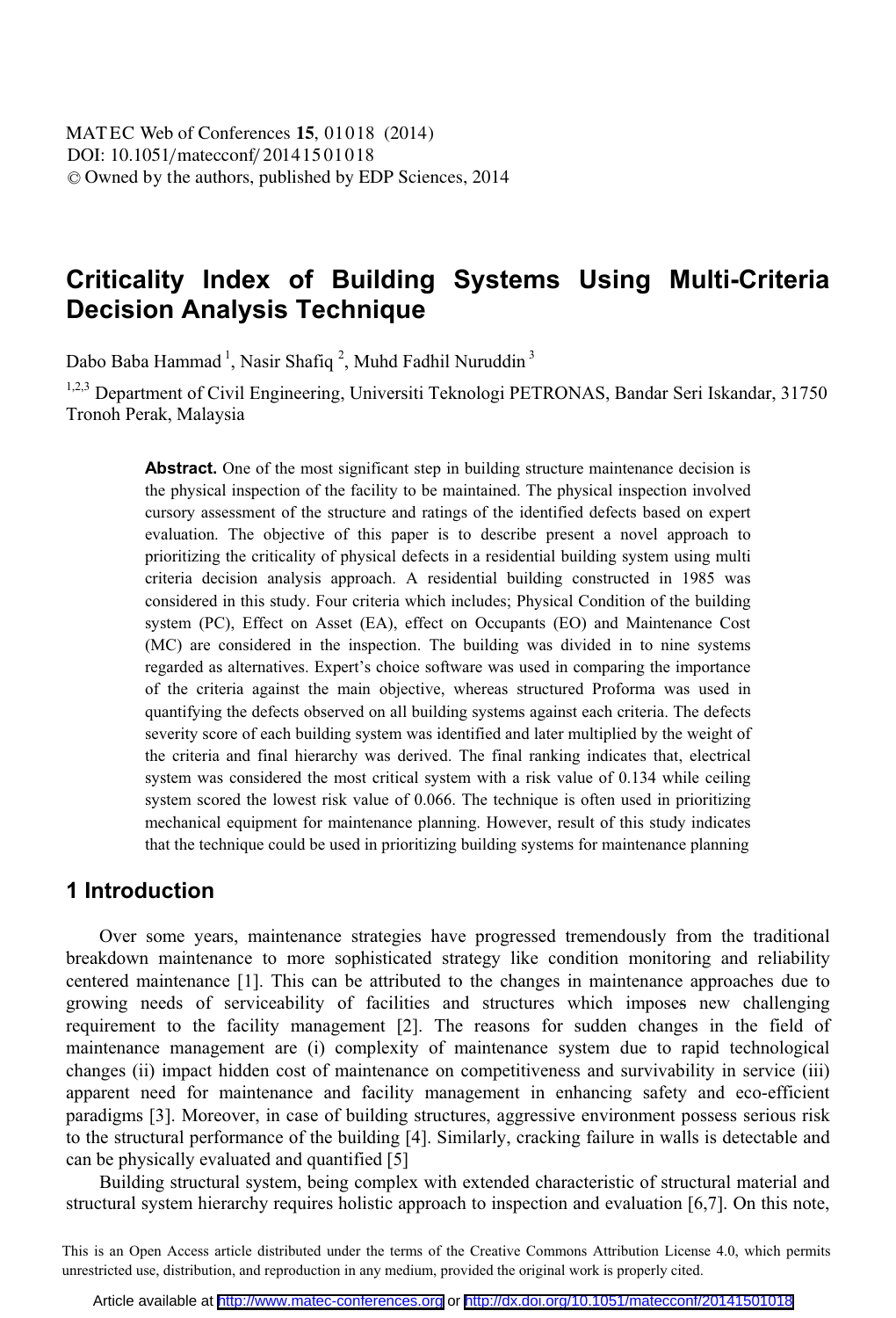maintenance for safety and serviceability of a building during its lifecycle is indispensable. According to Frangopol and Liu [8] most existing maintenance and management systems are developed on the basis of life-cycle cost minimization only. While forecasting and calculation of reliability and durability remain a challenge [9], single maintenance and management solution obtained through this method does not result to acceptable long-term structure performance, the structure performance is usually described by the visual inspection-based on structure condition only. Building deterioration does not only occur in physical term [10] but also in; *Economic*-depreciation or reduction in capital or rental value of the property. Legal-increase noncompliance with statutory requirement. rental value of the property. *Legal*-increase noncompliance with statutory requirement. *Environmental*-increase pollution and blight leading to an unsustainable building. *Functional*-partial or full cessation of use leading to redundancy of the deteriorated building and finally, *Social*-reduction in or loss of amenity owing to obsolescence or redundancy. Like industrial machineries, the life cycle cost of a building covers all the performance indices of such building [11] including even microclimate conditions within the building environment [12]. The structure social levels such as safety, reputation, and environment are not adequately considered in determining maintenance management decision.

 Therefore, in any meaningful maintenance planning, there is a need to use all possible criteria in assessing all possible sources of defect and their general implications on the building. In support of this claim, Petrovsky and Lovanov [13] opines that, comparison of different clusters and selection of the most preferable option is an ill-structured and complex problem which often involved both subjective and objective attributes. On this note, this study considered multiple criteria in evaluating the multiple alternatives of a building system. Therefore one of the useful tools that can be used in prioritizing the criticality of the various building system using multiple criteria is Analytic Hierarchy Process (AHP). The tool was developed in Wharton School of Business by Saaty [14]. According to Arif et. al. [15], the tool has been widely used to solve multi-criteria decision making in both academic research and industrial practice. Similarly, the tool has been extensively applied in risk analysis as opined by Marques [16]. Hence, the objective of this paper is to describe the concept of risk based maintenance and illustrates the use of semi-quantitative risk analysis method in prioritizing the criticality of physical defects in residential building system.

## **2 Methodology**

The study uses two methodologies, which is analytic Hierarchy process (AHP) and condition survey of the building system. The AHP was used in weighting the importance of each criterion against the main objective to identify the most critical defect in building system. AHP is a widely used multi-criteria decision making tool [17]. Developed by Saaty [18], AHP provides a proven , effective means to deal with complex decision making and can assist in identifying and weighing criteria, analyzing the data collected and enhances the decision making process. When making a complex decision, first, the decision problem is decomposed in to hierarchy with the top level representing the goal of the decision and the middle level representing the criteria and the lowest level representing the alternatives. In the context of this paper, the hierarchy composed of main object that is prioritizing the criticality of defects in building systems and the criteria used are; PC: Physical condition, EA: Effect on Assets, EO: Effect on Occupants and MC: Maintenance cost. While building systems considered as the alternatives are;  $FS = Floor System$ ,  $WS = Wall System$ ,  $DW = Doors/Windows$ ,  $CS = Ceiling$ System,  $RT = Root$  Trusses,  $RS = R$  Roofing Sheets,  $ES = Electrical$  system,  $DS = Drainage$  system,  $WF =$ Wall finishing. These systems are chosen for this study because they form the most critical sets of conventional building envelope. According to [18], the main principles of AHP are three. They are; Hierarchy framework, Priority Analysis and consistency verification. However, due to the fact that, the work is on progress, the scope of this paper does not cover the final stage that is consistency verification. Thus, it is limited to the second stage that is, priority analysis only. After constructing the hierarchy, as shown on figure 2, Analytic Hierarchy Process ratio scale (Table 1) is used in comparing the importance of criteria against the main goal. On the other hand, the condition survey is used in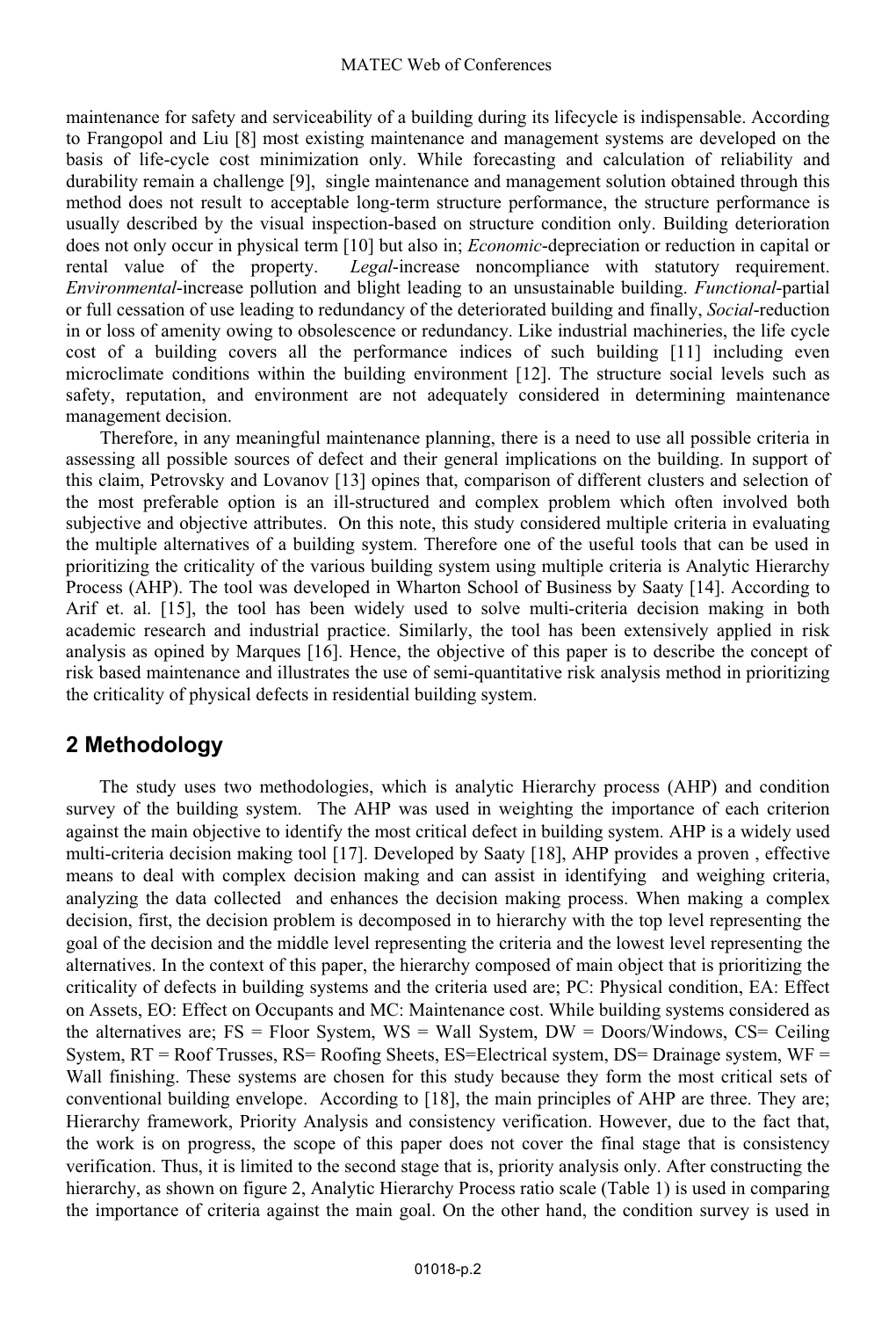evaluating and ranking of the physical observable defects in the building systems using a defined Proforma as shown is appendix 1. A condition survey is aimed at carrying out a close and more intensive examination of all elements of the structures [19]. The condition survey may be required for routine maintenance, rehabilitation, modification, of the service condition, investigation of the structural stability, and study of the performance of material under a specific exposure condition [20]. Therefore, in formulating any maintenance planning or activity, the condition survey has to be carried out first. The condition survey often seeks to identify three condition matrixes which includes; importance of defects, intensity of defects and extends of defects. Hence, in the context of this work, the experts surveyed the defects based on the physical condition of the defects (intensity of the defect), effect of the defect on the facility (extent of the defect), effect on occupants of the building and the probable maintenance cost of the defects. Each defect is ranked against the four criteria on a scale of (1-9). The scale of 1- 9 was chosen to comply with the AHP ratio scale.

| Judgment    | Score |
|-------------|-------|
| Equal       |       |
| Weak        |       |
| Strong      |       |
| Very strong |       |
| Absolute    |       |

**Table 1 :** AHP scale [18]



**Figure 1:** Hierarchy model for ranking defects in building systems

| N <sub>0</sub> | Model<br><b>Scale</b> | Chronology value                                       | <b>Physical Condition</b>                                                            |
|----------------|-----------------------|--------------------------------------------------------|--------------------------------------------------------------------------------------|
|                |                       | Repair is not needed                                   | structural element is free from any visible defects                                  |
|                | 3                     | Repair is needed within the period<br>of 1-2 years     | Structural element is structurally functional but need<br>minor repair               |
|                |                       | Repair is needed within the period<br>of $6-12$ months | Structural element is functionally sound but require<br>urgent repair                |
|                |                       | Repair is needed within the period<br>of 1-6 moths     | Serious defect, structural element can function but not<br>to an acceptable standard |
|                | Q                     | Repair is required immediately                         | Structural member is not functioning at all.                                         |

#### **Table 2:** Physical Condition (PC) scale of the building system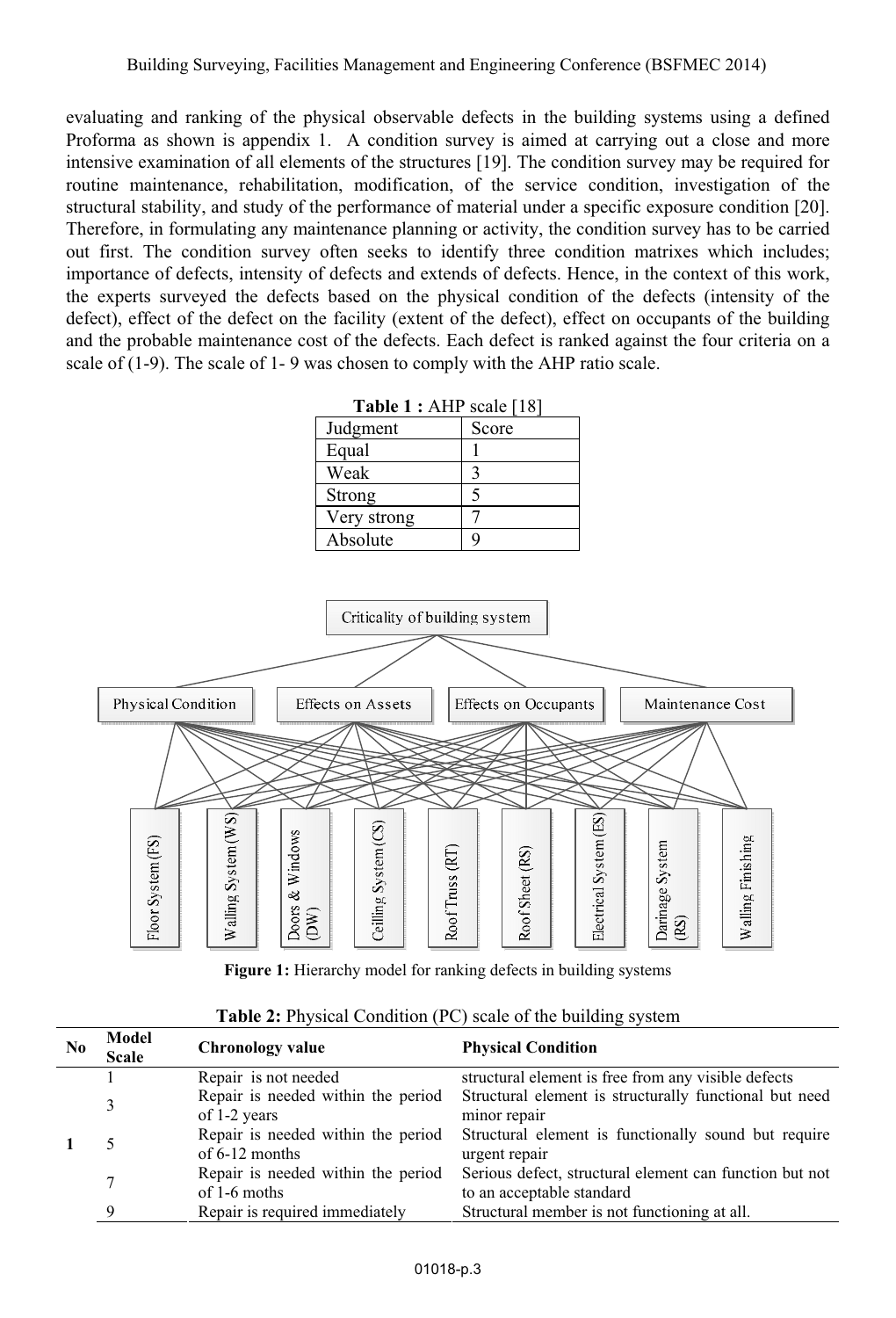Table 2 is a rating of physical condition of a defect. In order to rank this parameter sometime, measurement of size in case of cracks using crack gauge or measuring rule and measurement of hardness using rebound hammer or ultrasonic pulse velocity (UPV) may be required.

| N <sub>0</sub> | <b>Scale</b><br>value | <b>Chronology value</b>                                                 | Linguistic value |
|----------------|-----------------------|-------------------------------------------------------------------------|------------------|
|                |                       | Has no effect on other structure/component                              | No damage        |
|                | 3                     | May have a slight effect on the other structure                         | Minor damage     |
|                |                       | Some damage to only an individual structure                             | Local damage     |
|                |                       | Damage to a structure that may affect co-joint structure                | Major damage     |
|                | q                     | Major damage that may lead to total failure of a system of<br>structure | Excessive damage |

#### **Table 3:** Effect on Asset (EA) Criteria Scale

The criterion in Table 3 is concerned with the possible impact the defect may have on an adjoined component (s) or system. Reference may be made to design in order to ascertain the relationship between the system or components/structure that has already developed a defect and its adjoining member.

| N <sub>0</sub> | <b>Scale</b><br>value | Chronology value                                              | Linguistic value    |  |
|----------------|-----------------------|---------------------------------------------------------------|---------------------|--|
|                |                       | No impact to human, environment                               | No impact           |  |
|                | 3                     | or operation facilities<br>Has negligible effect on occupants | Minor Impact        |  |
|                | 5                     | Has Moderate impact on occupants                              | Localized impact    |  |
|                |                       | Impact on occupant or human is imminent.                      | High Impact         |  |
|                | 9                     | Has catastrophic impact $-$ may lead to loss of live          | Catastrophic impact |  |

#### **Table 4 :** Effect on Occupant (EO) Criteria scale

Table 4 is concerned with the safety and environmental impact the defect may have on the occupants of the building. Scoring of this criterion may also require an in-depth understanding of the functionality and material characteristics of the system/component. Drainage pipe from WC may have a higher impact on the occupants than crack on the floor.

| $\bf No$ | <b>Scale</b><br>value | <b>Chronology value</b>                                                  | Linguistic value |
|----------|-----------------------|--------------------------------------------------------------------------|------------------|
|          |                       | Defect cost no significant cost to maintenance of the<br>building system | Very Low         |
| 4        |                       | Defect may cause significant cost on maintenance of the<br>system        | Moderate         |
|          |                       | Defect may demand for high direct cost/repair cost                       | High             |
|          |                       | System may requires very high cost for partial replacement               | Very high        |
|          | Q                     | System may requires extremely high cost to be replaced.                  | Extremely high   |

### **Table 5 :** Maintenance Cost (MC) Criteria scale

Table 5 refers to the probable cost of restoring affected component to its original designed condition. Defect that may require extensive technical skills and sophisticated maintenance tool may cost higher and therefore could be ranked higher. Nominal defects such as cracks on the lower part of wall that may require neither scaffolding nor crane may be ranked low if the repair material is within the reach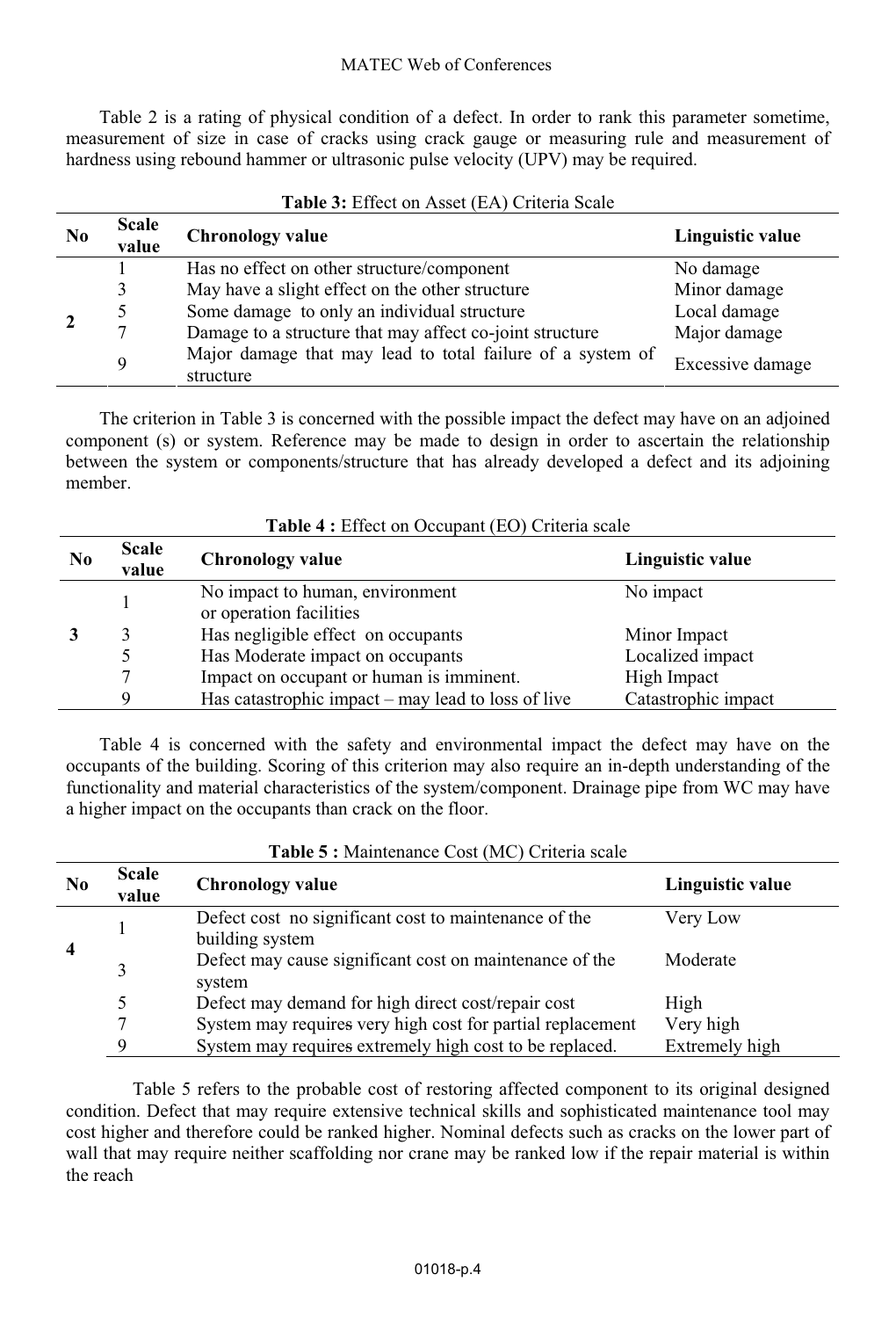### **3 Data Analysis and Results**

Since this technique is a hybrid approach, the total ranking value of all defects in the building systems will be summed to derive the total score of the defects against each criterion. Then each individual score is divided by the total sum of the score. For instance in Table 6, to obtained normalized value of FS against  $PC = 6/56 = 0.107$ .

|           | PC | $\underline{\mathit{PC}}_i$<br>$\Sigma_i PC_i$ | EA | $E A_i$<br>$E A_i$ | EO             | <u>EO,</u><br>$\sum_{i} \stackrel{F}{C_i}$ | MC | $MC_i$<br>$\sum_{i}MC_{i}$ |
|-----------|----|------------------------------------------------|----|--------------------|----------------|--------------------------------------------|----|----------------------------|
| FS        | 6  | 0.107                                          | 5  | 0.102              | 5              | 0.098                                      |    | 0.094                      |
| WS        | 6  | 0.107                                          | 5  | 0.102              | $\overline{4}$ | 0.078                                      |    | 0.132                      |
| DW        |    | 0.089                                          | 4  | 0.082              | 7              | 0.137                                      | 9  | 0.170                      |
| CS        |    | 0.089                                          | 3  | 0.061              | 3              | 0.059                                      | 4  | 0.075                      |
| <b>RT</b> |    | 0.089                                          | 4  | 0.082              | 5              | 0.098                                      |    | 0.094                      |
| RS        | 6  | 0.107                                          | 6  | 0.122              | 6              | 0.118                                      | 4  | 0.075                      |
| ES        | ⇁  | 0.125                                          | 9  | 0.184              | 9              | 0.176                                      |    | 0.094                      |
| DS        |    | 0.125                                          | 7  | 0.143              | 7              | 0.137                                      | 7  | 0.132                      |
| WF        | 9  | 0.161                                          | 6  | 0.122              |                | 0.098                                      |    | 0.132                      |
| Total     | 56 |                                                | 49 |                    | 51             |                                            | 53 |                            |

**Table 6:** Alternative evaluation of each criterion

Then, the priority values of the criteria as shown in Table 7 were obtained by pair wise comparison using expert choice software

| Criteria  | Priority (wi) |  |  |  |
|-----------|---------------|--|--|--|
| PC        | .296          |  |  |  |
| <b>MC</b> | .253          |  |  |  |
| EO        | .199          |  |  |  |
| EΑ        | .169          |  |  |  |

**Table 7:** Priority values of criteria obtained using AHP

Table 8 shows the overall priority vector of the alternatives with respect to the criteria. The overall priority vector was obtained by multiplying the priority vector for the building system (alternatives) and the priority vector of the criteria obtained from expert choice software and presented in Table 7. The result of the multiplication of alternative under each criterion will then be added together to obtained the final ranking. An example of the overall priority for Floor System (FS) is  $0.032 + 0.026 + 0.020 + 0.0159 = 0.093$ .

**Table 8** Overall Priority vector for the alternatives with respect to the criteria

|           | PC    | $PC_i$                        | EA    | $EA_i$                   | EO    | $\underline{EO}_i$                          | MC    | $\underline{MC}_i$            | Final             |
|-----------|-------|-------------------------------|-------|--------------------------|-------|---------------------------------------------|-------|-------------------------------|-------------------|
|           |       | $\sum_{i}PC_{i} \times w^{i}$ |       | $\sum_{i} E A_i \ge w^i$ |       | $\sum_{i}$ EO <sub>i</sub> x w <sup>1</sup> |       | $\sum_{i}MC_{i} \times w^{i}$ | Hierarchy         |
|           |       |                               |       | 2                        |       | 3                                           |       | 4                             | $\Sigma(1,2,3,4)$ |
| FS        | 0.107 | 0.032                         | 0.102 | 0.026                    | 0.098 | 0.020                                       | 0.094 | 0.0159                        | 0.093             |
| WS        | 0.107 | 0.032                         | 0.102 | 0.026                    | 0.078 | 0.016                                       | 0.132 | 0.0223                        | 0.095             |
| DW        | 0.089 | 0.026                         | 0.082 | 0.021                    | 0.137 | 0.027                                       | 0.170 | 0.0287                        | 0.103             |
| <b>CS</b> | 0.089 | 0.026                         | 0.061 | 0.015                    | 0.059 | 0.012                                       | 0.075 | 0.0127                        | 0.066             |
| <b>RT</b> | 0.089 | 0.026                         | 0.082 | 0.021                    | 0.098 | 0.020                                       | 0.094 | 0.0159                        | 0.082             |
| RS        | 0.107 | 0.032                         | 0.122 | 0.031                    | 0.118 | 0.023                                       | 0.075 | 0.0127                        | 0.099             |
| <b>ES</b> | 0.125 | 0.037                         | 0.184 | 0.047                    | 0.176 | 0.035                                       | 0.094 | 0.0159                        | 0.134             |
| DS        | 0.125 | 0.037                         | 0.143 | 0.036                    | 0.137 | 0.027                                       | 0.132 | 0.0223                        | 0.123             |
| WF        | 0.161 | 0.048                         | 0.122 | 0.031                    | 0.098 | 0.020                                       | 0.132 | 0.0223                        | 0.120             |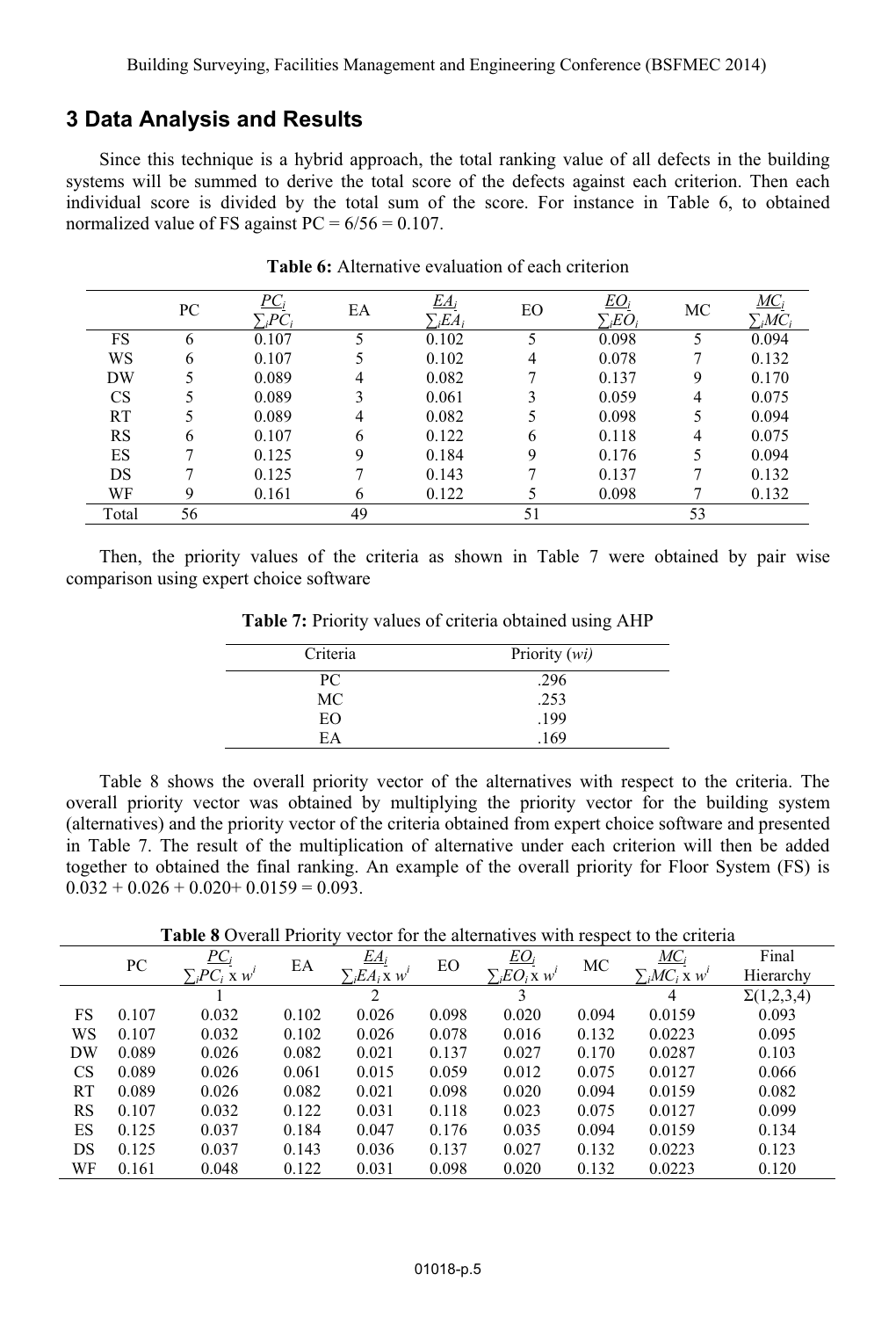## **4 Conclusion**

Pair wise comparison of criteria for criticality ranking of defects in building was obtained using experts' choice software. Subjective judgment of building defects was obtained using physical survey. Therefore, criticality ranking of defects in building systems has been estimated using analytic hierarchy process as a multiple criteria decision analysis tool. Based on the analysis of the data generated for this study, defect in electrical system (ES) has been ranked the highest with 0.134. This is indicating that electrical system is the most severe and critical system from among the building systems. Therefore maintenance of electrical system requires prompt attention probably due to its volatility and importance. However, Ceiling System (CS) rated the lowest in this study. Ceiling system may have less structural effects on the occupants. Practically, a defect in ceiling may not render a room inhabitable and there are many optional alternatives that can replace the function of the ceiling system. Hence, this technique could be used in ranking any type of defects in engineering system where design data cannot be obtained. However, this study could be extended by considering more criteria and sub-criteria as well as more alternatives and sub-alternatives may be added to this model.

## **References**

- 1. F. I. Khan, R. Sadiq and M. M. Haddara, "Risk-Based Inspection and Maintenance (RBIM): Multi-Attribute Decision-Making with Aggregative Risk Analysis," Process Saf. Environ. Prot., vol. **82**, pp. 398-411, 11, 2004.
- 2. R. Cigolini, L. Fedele, M. Garetti and M. Macchi, "Recent advances in maintenance and facility management," Production Planning & Control, vol. **19**, pp. 279-286, 06/01; 2012/09, 2008.
- 3. P. S. Gahlot and S. '. Sharma, Building Repair and Maintenance Management. India: CBS Publisher, 2006.
- 4. V. Belov and A. Veselov, "Mechanics of Corroded Flexible Reinforced-Concrete Elements," World Applied Science Journal (WASJ), vol. **23**, pp. 197-202, 2013.
- 5. M. Behrooyan, H. Razaghi and S. A. Alavi, "Strenght and Ductility in Retrofitted URM Walls by GFRP and CFRP," World Applied Science Journal (WASJ), vol. **18**, pp. 554-558, 2012.
- 6. S. I. Merkulov, R. V. Lesovic, A. A. Metrohin and N. V. Kalashnikov, "Development of Theory of Safety for Structural Building and Construction," World Applied Science Journal (WASJ), vol. 31, pp. 531-533, 2014.
- 7. J. A. Zargaryun and V. I. Finaev, "Multicriteria Decision Making in Case of Incomplete Source of Date," World Applied Science Journal (WASJ), vol. **23**, pp. 1253-1261, 2013.
- 8. D. M. Frangopol and M. Liu, "Maintenance and management of civil infrastructure based on condition, safety, optimization, and life-cycle cost\*," Structure and Infrastructure Engineering, vol. 3, pp. 29-41, 03/01; 2012/09, 2007.
- 9. Y. A. Izvekov, V. V. Dubrobsky and E. Y. Hamutskikh, "Mathematical Modeling and Calculation of Accuracy and Durability of Mecahnical Systems' Elements," World Applied Science Journal, vol. **30**, pp. 32-34, 2014
- 10. J. Douglas and B. Ransom, Understanding Building Failure. Taylor and Francis London, 2001.
- 11. S. M. Niari, I. Ranjbar and M. Rashidi, "Predicting of Repair and Maintenance Cost of John Deere 4955 Tractors in Ardabil Province, Iran," World Applied Science Journal, vol. **19**, pp. 1412-1416, 2012.
- 12. T. Ducjuk and A. Grimitlin, "Aeration of Industrial Buildings," World Applied Science Journal (WASJ), vol. **23**, pp. 50-54, 2013.
- 13. A. B. Petrovsky and V. N. Lovanov, "Selection of Complex System in the Reduced Multiple Criteria Space," World Applied Science Journal (WASJ), vol. **29**, pp. 1315-1319, 2014.
- 14. T. Saaty L., Decision Making with Analytic Network Process: Economic, Political, Social and Technological Applications with Benefits, Opportunities, Costs and Risks. USA: Springer Science Business Media, LLC, 2006.